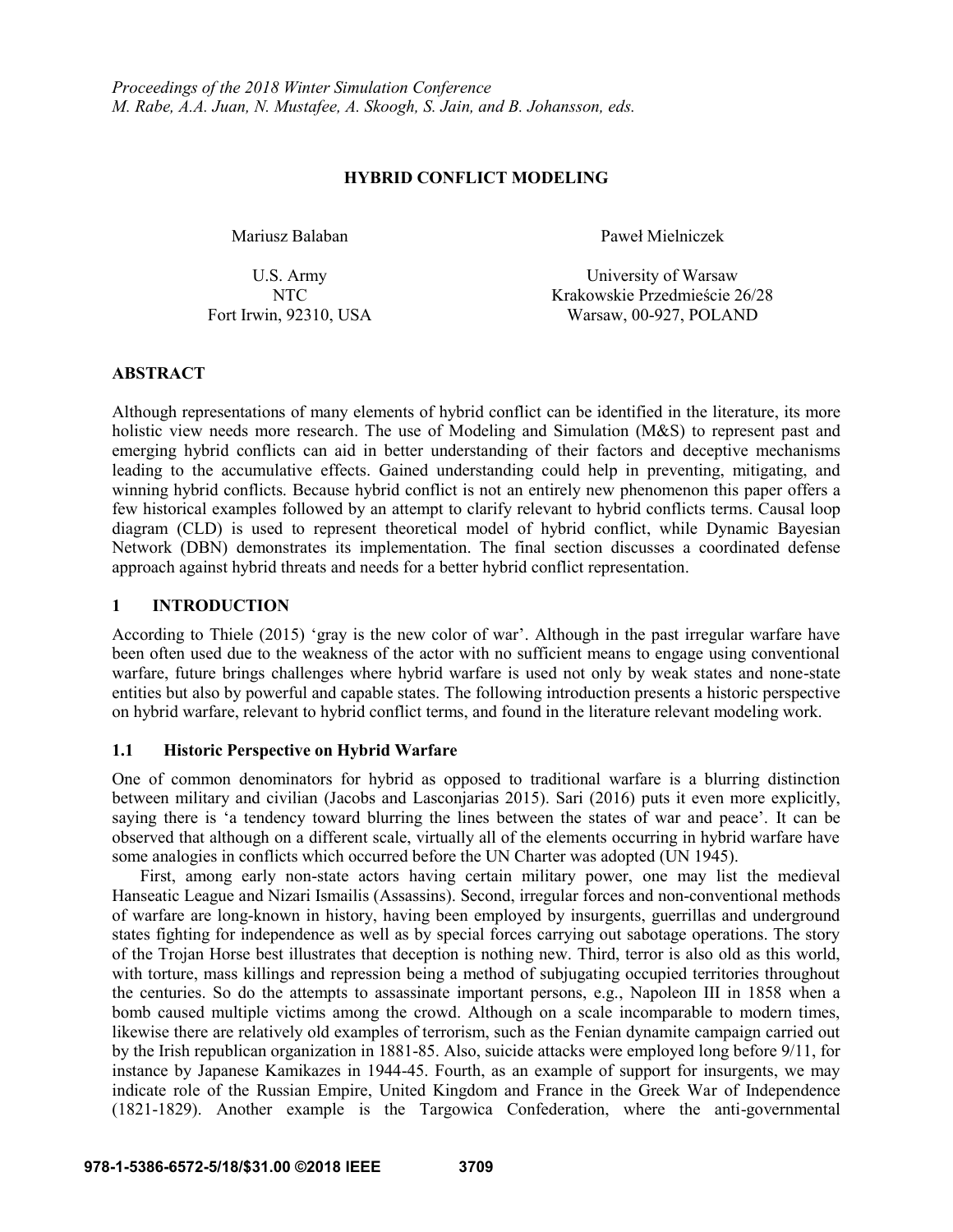confederation established by Polish and Lithuanian magnates in 1792 was inspired by the high-level Russian leaders and preceded the Polish-Russian War and the Second Partition of Poland. Fifth, precursor elements of cyber warfare were known before 1945, as for instance in 1932 Polish Cipher Bureau broke German Enigma machines used to protect classified information. Even at that time, it was hard to overestimate such advantage over the enemy. Sixth, the Ribbentrop-Molotov pact of 1939 is an example of 'diplomatic negotiations mollifying regional actors', as without this substantial contribution, the USSR would have been far less likely to remain neutral towards the expansion of the Nazi Germany. Seventh, the Second World War's airborne leaflet propaganda is an example of an information operation aimed at the homeland audience. Next, taking advantage of law occurred for instance when the USSR invaded Poland on September 17, 1939, despite a non-aggression pact of 1932, which was one of the reasons why Poland decided to reject Hitler's ultimatum and defend against German aggression. Eighth, similarly to U.S. policy towards Nicaragua in the 1980s or Russian occupation of Crimea since 2014, keeping armed forces on permanent exercise and using a threat of use of force was employed by Nazi Germany towards Czechoslovakia, Austria and Poland before the Second World War.

To sum up, hybrid warfare reflects a wide range of activities that state and non-state actors undertake in order to gain political, military, economic, social, information, infrastructure, physical environment, and time (PMESII-PT) advantages. It is not surprising that both now and throughout history political and military leaders looked for the best ways to achieve their goals and considered the pros and cons of every action, including these perceived as dishonorable. This truism was known long before the adoption of the UN Charter and post-Second World War development of international law. It should be noticed that hybrid warfare covers a wide range of threats, each being addressed by different institution. Among others: a) acts of regular warfare are addressed by regular forces, b) threat of use of force is addressed not only by boosting own military capacities, but also by diplomatic means, such as seeking alliances and guarantees, c) covert support for insurgents or terrorists is addressed by special forces, special agents and police, d) negative propaganda is addressed by national media to create counter-narratives, cyber-security specialists, in case propaganda is disseminated as a result of cyber-attacks, and even courts, in cases propaganda entails attacks on reputation, e) cyber-threats may be addressed by cyber-security forces, if they are available, or by cyber-security specialists, which usually would not be coordinated at a national level, f) espionage threats are addressed by counter-intelligence, and g) chemical or biological threats are addressed by special forces, special agents and police experts who eliminate chemical and biological threats or mitigate their effects.

In their work on the notion of hybrid warfare in international law, Karski and Mielniczek (2018) wrote: 'As argued, it is technically possible to wage hybrid warfare without an armed attack triggering the right of self-defense. This does not mean that the states being subject to such actions are defenseless, but rather that such dangers require the so-called 'flexible responsiveness'. In case one method merely constitutes a breach of non-intervention principle, it is possible to employ reprisals. Moreover, even if there are doubts as to whether certain actions reach the threshold of coercion, the retaliatory measures can be justified as retorsions. Especially in case of states too weak as to employ reprisals or retorsions effectively deterring the perpetrator, the idea would be to call allies to apply collective retorsions or reprisals'.

### **1.2 Relevant Terms**

Hybrid threats, hybrid warfare, hybrid conflict, and hybrid war, are terms often used when describing the ongoing conflicts in the Middle East and Ukraine, but their meanings are not always consistent. U.S. Army defined hybrid threat as diverse and dynamic combination of regular forces, irregular forces, and/or criminal elements all unified to achieve mutually benefitting effects (DA 2010). Newson (2014) defined hybrid warfare as a combination of conventional, irregular, and asymmetric means, including the persistent manipulation of political and ideological conflict, which can include the combination of special operations and conventional military forces, intelligence agents, political provocateurs, media representatives, economic intimidation, cyber-attacks, proxies and surrogates, para-militaries, terrorist,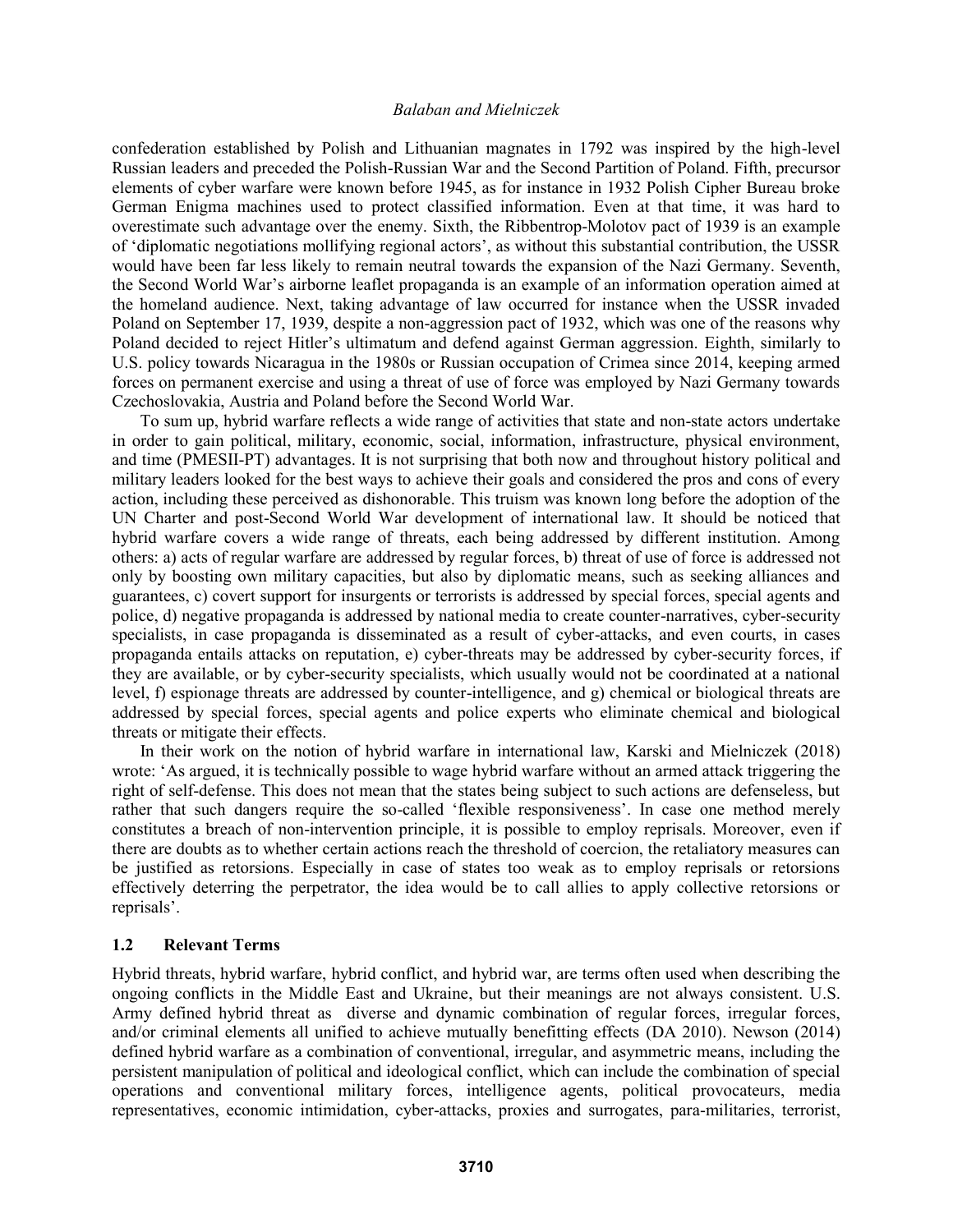and criminal elements. He suggested that hybrid warfare places a premium on unconventional warfare activities conducted to enable a resistance movement to coerce, disrupt, or overthrow a government.

Thiele (2015) identified hybrid warfare as combining four instruments of power, i.e., diplomatic, informational, military, and economic (DIME). On the other hand, Cirimpei (2016) considered PMESII battlespace operational variables to assess country's vulnerabilities to a potential hybrid threat. Vaczi (2016) used levels of intensity of threats and intentions of actors involved to distinguish between hybrid threat, hybrid conflict, and hybrid war. Pawlak (2015) identified transition from a hybrid conflict to a hybrid war as a situation where hybrid threat evolves and intensifies to overt use of conventional force. Figure 1 shows dependencies between proposed definitions of several key terms central to this work.



Figure 1: Dependencies between relevant terms.

The problem of defining terms related to hybrid warfare may have originated from their very broad scope and it is likely that the proposed below definitions will continue to evolve for their different purposes.

**Definition 1** Hybrid warfare (HW) is a combination of at least two elements out of four main categories of power 1) Politico-diplomatic, additionally including legal and intelligence 2) military, additionally including paramilitary and irregular forces, 3) socio-economic, additionally including criminal elements and civilian measures, and 4) information and infrastructure (PDMSEII) all unified to achieve mutually benefiting effects.

**Definition 2** Hybrid threat (HT) is an actor or a network of actors willing to engage in hostile, usually covert, activities employing HW. HT may be controlled or influenced by a nation-state, proto-state, or a non-state actor such as large organizations, which often attempts to either circumvent or ignore international laws.

**Definition 3** Hybrid conflict (HC) is a state of conflict, which has not yet reached a state of conventional war, between two or more actors (nation-state, proto-state, or a non-state) aiming to achieve their political and/or strategic objectives via multiplicative effects of HW, coordinated by one or multiple HTs at tactical, operational, strategic, and political levels of conflict.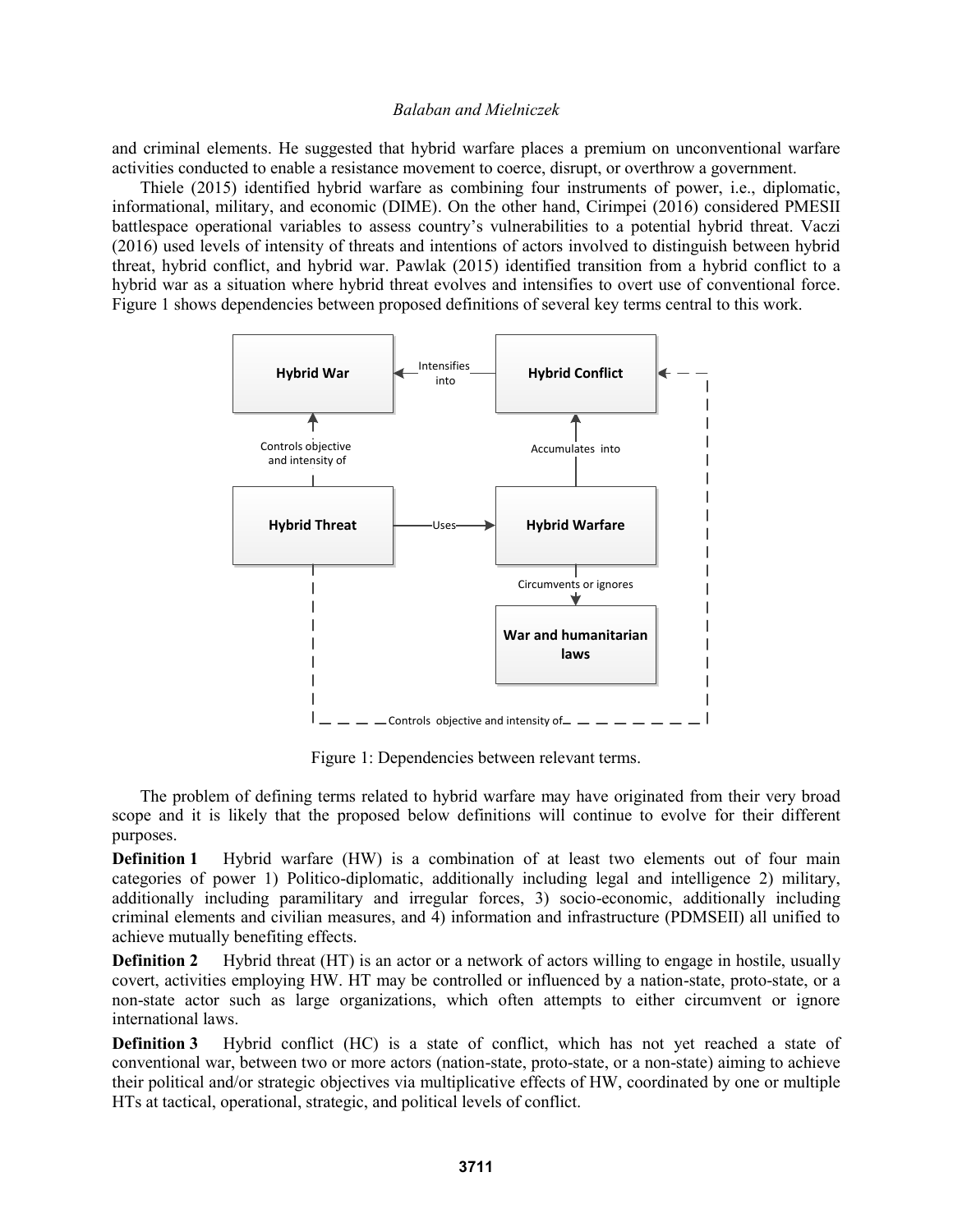**Definition 4** Hybrid war is a combination of a HC and overt use of conventional forces.

For instance, Hassan as-Sabbah, a leader of Nizari Ismailis is an example of HT (definition 2). He used a combination of asymmetric and psychological warfare (definition 1) to draw his opponents into a submission. A good example for definitions 3 and 4 is HC between Ukraine and Russia, which escalated into a hybrid war.

### **1.3 Relevant Modeling Work**

Many elements relevant to HC representation can be found in the literature. Sokolowski and Banks (2007) used System Dynamics (SD) to develop insurgency model. The same authors provided a research approach that identified SD, Agent Based Modeling (ABM), Social Network Modeling (SCN), and Game Theory (GT) as methods that can be used to represent global events and demonstrated case studies of Columbian insurgency, Solidarity movement and collapse of Soviet Communism, Vietnam War, and Cuban missile crises (Sokolowski and Banks 2009).

Lieberman (2012) presented a methodology for modeling Complex Adaptive Social Systems (CASS) using ABM method. CASS could be used as a proxy generator of information about the inaccessible societies. For instance, population's approval rates of a war and satisfaction with a government would be of interest because some countries do not provide these data, which could be very helpful to staff and military commanders during a HC. The use of Dynamic Bayesian Network (DBN) by Lieberman (2012) is an interesting direction to capture a change of agent's perspectives, for example, after each step, values of prior probabilities and likelihood function probabilities are updated to accommodate for new information spurred by an event. As a side note, DBN can also be used to represent an aggregated system behavior.

Kott and Corpac (2007) pointed out that multitude of models and methods is required in order to span the environment defined by DIME and PMESII dimensions, where each model may represent its portion of the domain at the adequate level of fidelity. Because of cascading effects between interacting models unanticipated results can provide new insights and assist leaders and staff in better understanding of underlying causes of conflict by visualizing the drivers of instability, centers of power, leader's dilemmas, campaign planning, and interconnections between PMESII environment. Balaban (2015a) proposed a concept of M&S based collaborative foresight support system for conducting a simulation-based analysis of the lifecycle cost-effectiveness of various programs within Defense Acquisition System (DAS) represented in terms of force readiness against current and anticipated threats.

Pioch et al. (2009) proposed extension of the Commander's Model Integration and Simulation Toolkit (CMIST) to support advanced intent modeling allowing for the representation of more proactive agents capable of simulating a simplified model of the already simulated world, projecting the future state of the simulated world, including, for instance, adversary behavior. Kott and Ownby (2015) coined the term adversarial reasoning as computational solutions to determining the states, intents and actions of one's adversary, in an environment where one strives to effectively counter the adversary's actions. This may include belief and intent recognition, opponent's strategy prediction, plan recognition, deception discovery, deception planning, and strategy generation. Ground et al. (2016) discussed the use of Course of Action Development and Evaluation Tool (CADET), used for planning of US Army ground operations taking accounts for adversarial activity. Harder et al. (2017) proposed conceptual framework for an automated battle planning system in combat simulations.

Lowe and Pitinanondha (2015) presented SEBA framework for conceptualization of HC. It considers three domains, i.e., physical, information, and cognitive, in which entity may perform seven functions, i.e., sensing, understanding, decision-making, effects, information mobility, physical mobility, and logistics and support. Cayirci et al. (2016) developed a conceptual model for hybrid environments (CMHE) in which willingness of the targeted community must pass a certain threshold in order for that community to approve tackling with the offender. The difference between the threshold and the willingness defines the capacity of the offender who aims to increase the threshold and decrease the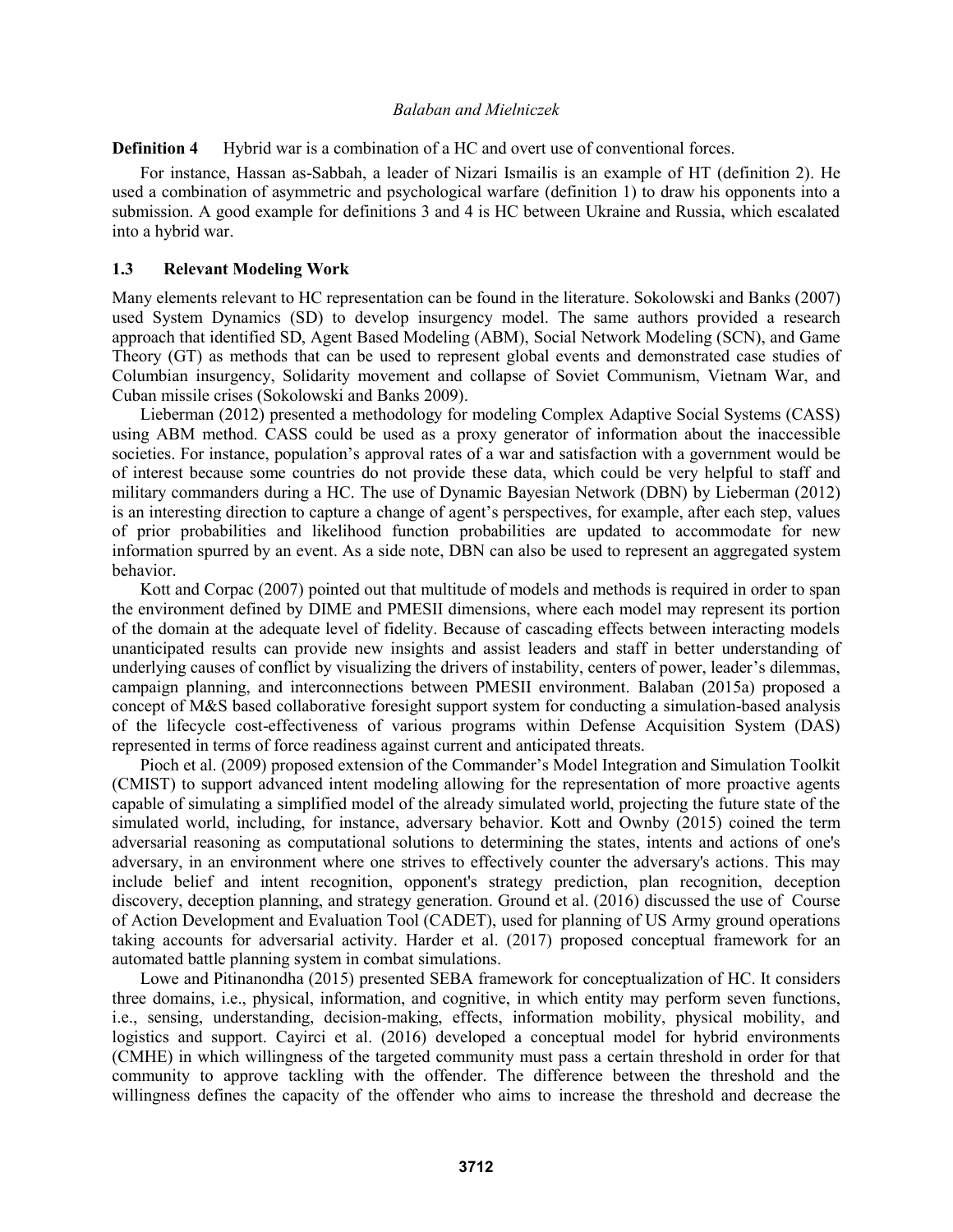willingness, which is the opposite to defendant's objectives. The proposed coherent mathematical formulas describing relations between main factors allowed to conduct theoretical experiments via Monte Carlo Simulation that provided interesting insights into dynamics of HC.

The use of M&S to represent past and emerging HCs could help in better understanding of HC causes and deceptive actions leading to desirable PMESII effects, which can help in preventing, mitigating, and winning HCs. Although many separate elements of HC were captured and represented using M&S methods its holistic representation requires more work.

# **2 RESEARCH APPROACH**

When conceptualizing a system that depends on multiple levels, *i.e.*, political, strategic, operational and tactical it is important to find factors that allow to bind these levels into a holistic picture. In order to generate a high-level conceptual view of the main factors, their hypothesized causalities, and system's main feedback loops the authors decided to use causal loop diagram (CLD). SD, DBN, Discrete Event Simulation (DES), and ABM are popular M&S methods that can be used to convert high-level concepts into a low-level conceptual model and then into a simulation model (Balaban 2015b). DES and ABM are very useful for representing individual entities, which is beyond the scope at this stage of the research. Both, DBN or SD were considered because they can be used to represent system at aggregate level. DBN was selected because it helped to better represent uncertainty with limited data. The research approach involves development of a conceptual model, followed by its implementation using DBN and a demonstration of its use. A brief introduction of the two methods used in this work is presented next.

# **2.1 Causal Loop Diagram**

CLD should capture the most important components or phenomena and their relations as links indicating directions of influence. Symbols "+" or "- placed on the links specify positive or negative relationships between factors. Positive relationship means that a variable pointed by an arrow follows the direction of change from a variable where the link originates. In a negative relationship the direction of change between the two variables is opposite. Links can form positive feedback loops that drive the change or negative feedback loops that stabilize the system. If a total number of negative links is odd the feedback loop is negative, otherwise it is positive.

## **2.2 Dynamic Bayesian Network as an Extension of Bayesian Network**

DBN is an extended Bayesian Network (BN) with a temporal dimension where every time  $t = 1, 2, \ldots, T$ represents one time-instant, or time-slice (Hulst 2006). In DBN each time-slice is a part of the model representing specific time-instance connected to another time-slice this way creating  $k<sup>th</sup>$  order transitions between time-slices. If the time-arc starts from the zero time-slice and affects node at  $n<sup>th</sup>$  time-slice, then, the arc is of the n<sup>th</sup> order.

# **3 REPRESENTATION OF HYBRID CONFLICT**

This section reports on efforts to represent a HC. The purpose of this modeling effort is to propose a highlevel theoretical model of HC and demonstrate feasibility of its implementation using DBN based on a sample case study found in the literature.

## **3.1 Conceptual Model**

Based on its definition HC includes at least two sides, a HT called also an attacker, and its target. Figure 2 shows a proposed theoretical CLD of the HC. The *intensity of hybrid attacks* is controlled by *attacker hostile objectives* and under those objectives increases with the expanded *attacker hybrid warfare capabilities*. The increase of *intensity of hybrid attacks* effects in a higher *damage to target* and increases *intensity of countermeasures*. The *strictness of war laws* defines the line between the HC and hybrid war.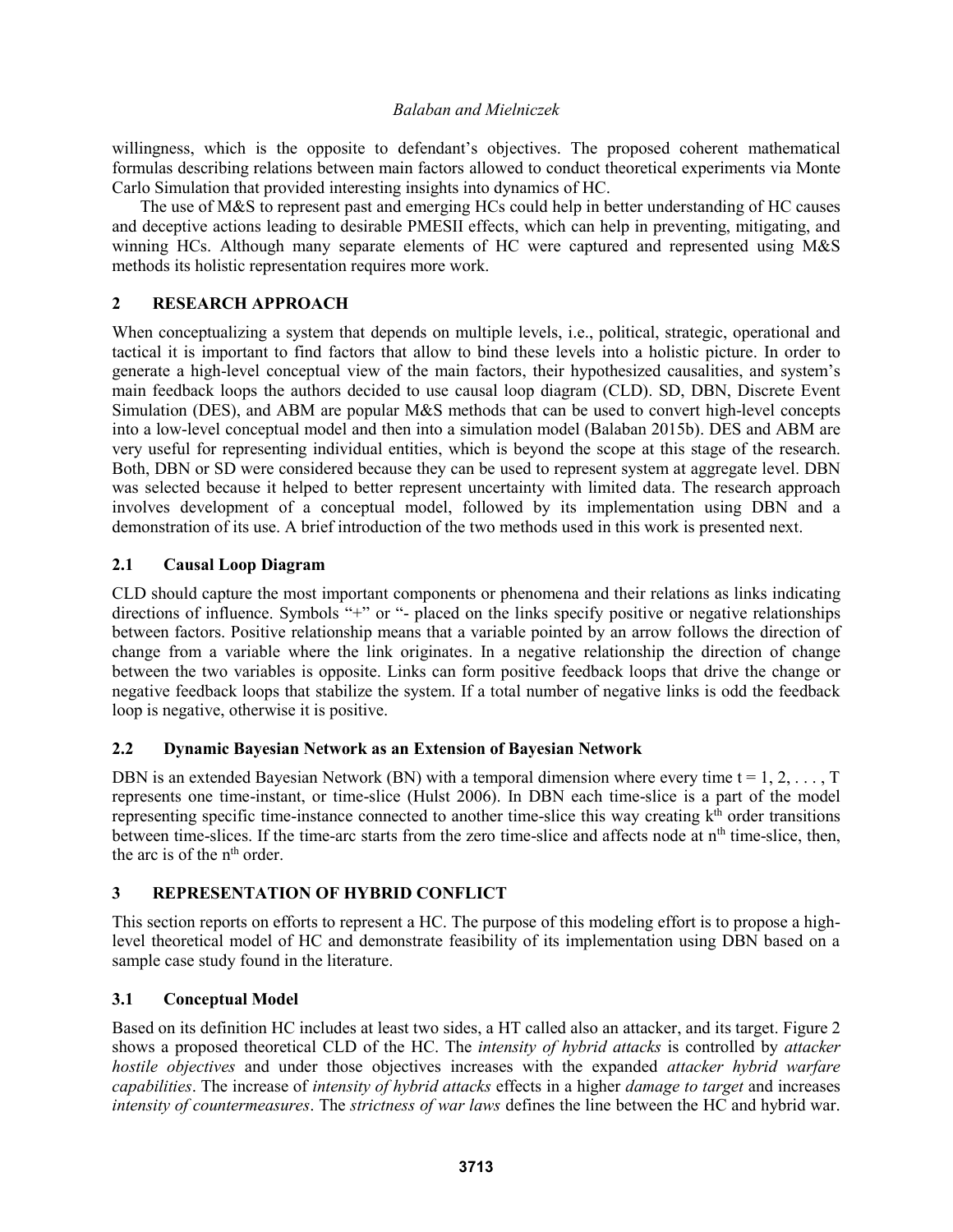It positively affects a *perceived danger of conventional war*. The *perceived danger of conventional war* increases with a growing *intensity of hybrid attacks* and with a growing *intensity of countermeasures*, but additionally generates feedback links decreasing both of its causal factors.



Figure 2: Concept of HC.

The *damage to target* has a negative effect on its *relevant defense capabilities*, which has a positive relation with *intensity of countermeasures*. Both, *intensity of countermeasures* and *relevant defense capabilities* have positive relation with *damage to attacker*. Finally, the higher the *damage to attacker* the lower the *attacker hybrid warfare capabilities*, which has a positive relation with *damage to target*. With only nine factors at a very-high level this conceptual model has eight dynamic loops: six reinforcing and two balancing. Not surprisingly, this indicates high dynamic complexity of the system.

## **3.2 Model Implementation**

Figure 3 shows implemented model of HC using DBN. The model allows for temporal reasoning by including a number of time-slices that represent HC phases. Rácz (2015) proposed three phases of HC: 1) preparatory phase that included strategic, political and operational preparation dimensions, 2) attack phase with exploding the tensions, ousting the central power from the targeted region, and establishing alternative political power and 3) stabilization phase, that focused on political stabilization of the outcome, separation of the captured territory from the target country, and lasting limitation of the strategic freedom of movement of the attacked country. Lowe and Pitinanondha (2015) used these phases in their example of SEBA framework. Karber (2015) proposed four levels of HW intensity: 1) political subversion, 2) proxy sanctum, 3) intervention, and 4) coercive deterrence. The first three levels from (Karber 2015) are used in the node *intensity of hybrid attacks*. Levels one and two align with the HC definition, while the third level with the hybrid war. The open use of force threatening political independence or territorial integrity of a state is prohibited by Art. 2(4) of the UN Charter (UN 1945), which can explain the deceptive behavior on the part of HT trying to circumvent UN. *Attacker hostile objectives* node considers these two objectives of HT. Threat against territorial integrity places a strong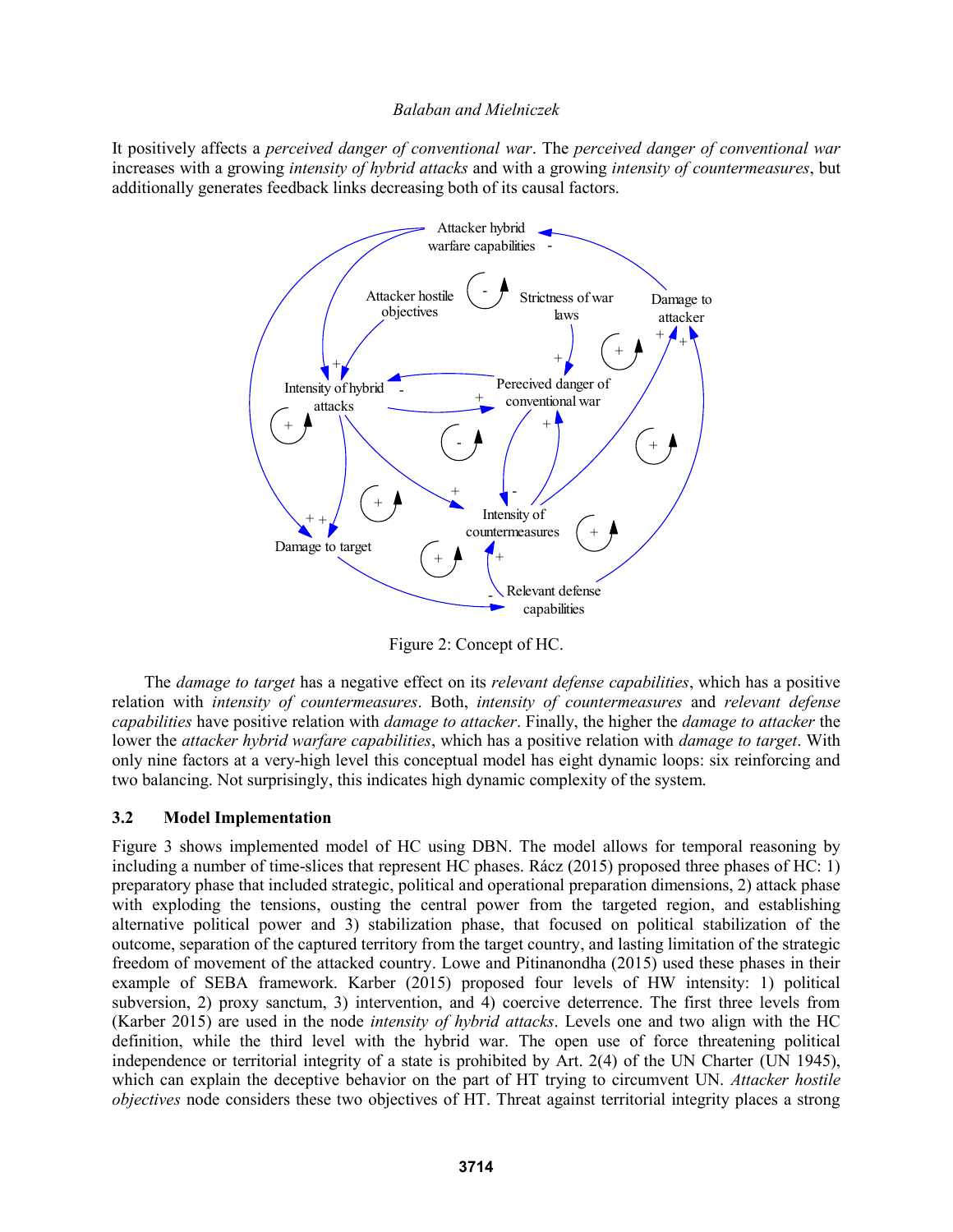influence on intervention phase in the *intensity of hybrid attacks* node as compared to threating against political independence, which resorts to influencing political subversion and proxy sanctum phases. *Attacker hybrid warfare capabilities* are based on definition of HW. These four categories modulate *intensity of hybrid attacks*. Subsequently, *attacker hybrid warfare capabilities* along with *intensity of hybrid attacks* determine severity of *damage to target*, which are mapped along the same four PDMSEII categories, this time representing *damage to target*. *Damage to target* lowers *relevant defense capabilities* of the target.



Figure 3: HC model implemented using DBN.

Conditional probability tables (CPT)s that define *intensity of countermeasures* should be based on a defense strategy against HT. For instance, if attacker uses political subversion then its target may want to counter this subversion and, probably even more importantly, take actions to prevent escalation of *intensity of hybrid attacks* into proxy sanctum level by employing appropriate, anti-proxy sanctum, *relevant defense capabilities* that will in turn *lower attacker hybrid warfare capabilities*. If attacker or defender considers to escalate beyond HC defined by Art. 2(4) of the UN Charter (UN 1945) they should *perceive danger of conventional war*. Given a sufficient evidence of 'bending' or violating UN laws both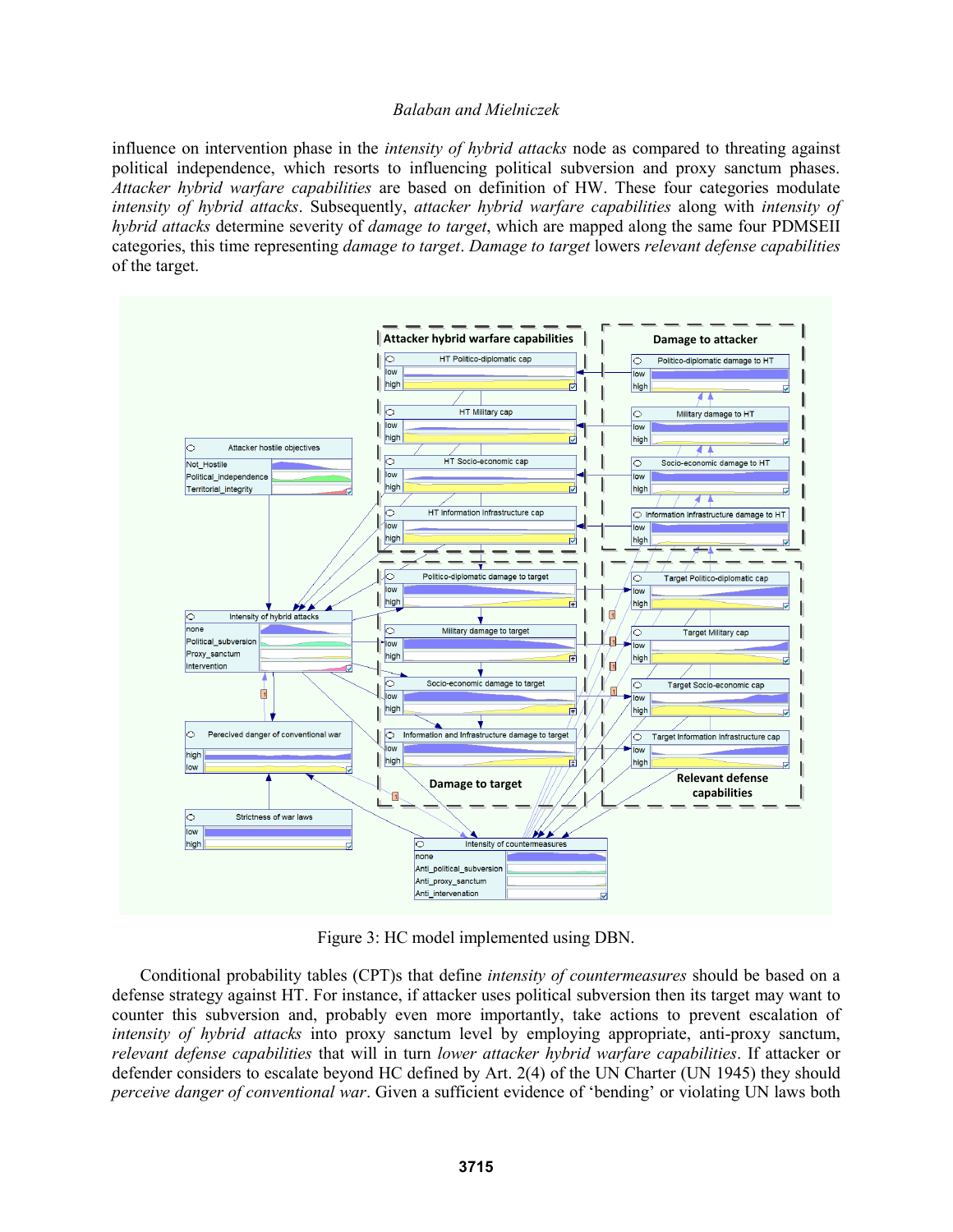attacker and defender risk, at least in principle, punishments by international community. Unfortunately, current war laws are not very strict and precise, inducing minimal negative feedback effects on *intensity of hybrid attacks* and *intensity of countermeasures*. The non-intervention principle enshrined in Art. 2(7) of the UN Charter leaves a large window of using HW as lawful, which encourages development of even more sophisticated HW. This, in a long-run, is a risky proposition.

Figure 3 shows two types of arcs between nodes: normal BN arcs and 1<sup>st</sup> order DBN transitions. The 1 st order transitions include transitions from *intensity of countermeasures* to *damage to attacker's* PDMSEII variables, transitions from *relevant defense capabilities* to *damage to attacker's* PDMSEII variables, and from the *perceived danger of conventional war* to both *intensity of hybrid attacks* and *intensity of countermeasures.* This approach to implement delays of countermeasures was used for this demonstration, but more complex schema should likely be devised. For instance, higher order transition arcs, e.g., 2, 3, 4,… would allow to represent effects spanning multiple phases. All CPTs are assumed by the authors based on the estimations of the attacker and target. The model can be used in many ways, where selected nodes can be provided with additional input evidences based on new information or potential scenarios that decision-maker would want to infer about. The model demonstration below is only an example.

### **3.3 Model Demonstration**

This section demonstrates an example of using the model based on the case study of HC presented by Rácz (2015). Table 1 shows probabilities of virtual evidences (VE) set in PDMSEII *damage to target* nodes for P(high) along the nine phases of this HC. The values of the virtual evidences were estimated by the authors based on (Rácz 2015) considering how the situation escalated during each phase.

| <b>Phase</b>    | Phase name and description (Rácz 2015)                                                                                                                                                                       | Virtual evidence P(high) |      |           |              |
|-----------------|--------------------------------------------------------------------------------------------------------------------------------------------------------------------------------------------------------------|--------------------------|------|-----------|--------------|
|                 |                                                                                                                                                                                                              | <b>PD</b>                | M    | <b>SE</b> | $\mathbf{H}$ |
| 1               | Strategic preparation – established networks of loyal media and NGOs, established<br>diplomatic and media positions, explored vulnerabilities in administration and<br>economy                               | 0.1                      | 0.05 | 0.1       | 0.1          |
| 2               | Political preparation - influenced dissatisfaction with the central authorities using<br>media, information, bribed politicians, separatist, fueled ethnic, social, and religious<br>tensions                | 0.2                      | 0.05 | 0.2       | 0.2          |
| 3               | <b>Operational preparation</b> – coordinated political pressure and disinformation,<br>mobilized officials, officers, local criminal groups, mobilized armed forces of the<br>attacker                       | 0.4                      | 0.1  | 0.4       | 0.4          |
| $\overline{4}$  | <b>Exploding the tensions</b> – anti-government protests, sabotage attacks, first captured<br>buildings, strong disinformation campaign by media, threat of conventional attack                              | 0.6                      | 0.4  | 0.6       | 0.6          |
| 5               | <b>Ousting the central power from the targeted region</b> – continued capturing building<br>and information infrastructure, blocked local media, disabled local armed forces,<br>diplomatic pressure         | 0.7                      | 0.5  | 0.6       | 0.8          |
| 6               | Establishing alternative political power - phase 5 amplified plus declared alternative<br>political center, media monopoly strengthened legitimacy of the new political bodies                               | 0.8                      | 0.6  | 0.6       | 0.8          |
| $7\phantom{.0}$ | Political stabilization of the outcome – organized referendum for independence with<br>strong diplomatic and media support, 'new state' asked for help from the attacker                                     | 0.8                      | 0.7  | 0.9       | 0.8          |
| 8               | Separation of the captured territory from the target country $-$ a) annexed captured<br>territory (Crimea); b) military presence fighting central government, weaken political,<br>economic and military     | 0.9                      | 0.8  | 0.8       | 0.8          |
| 9               | Lasting limitation of the strategic freedom of movement of the attacked country -<br>loss of territory (economy, population, infrastructure), political destabilization, lack of<br>full territorial control | 0.95                     | 0.95 | 0.95      | 0.95         |

Table 1: Input evidences for damage to target nodes.

Figure 4 demonstrates inferred probabilities of two factors at each phase: *intensity of hybrid attacks* and *attacker hostile objectives*. The *intensity of hybrid attacks* during phases one through three shows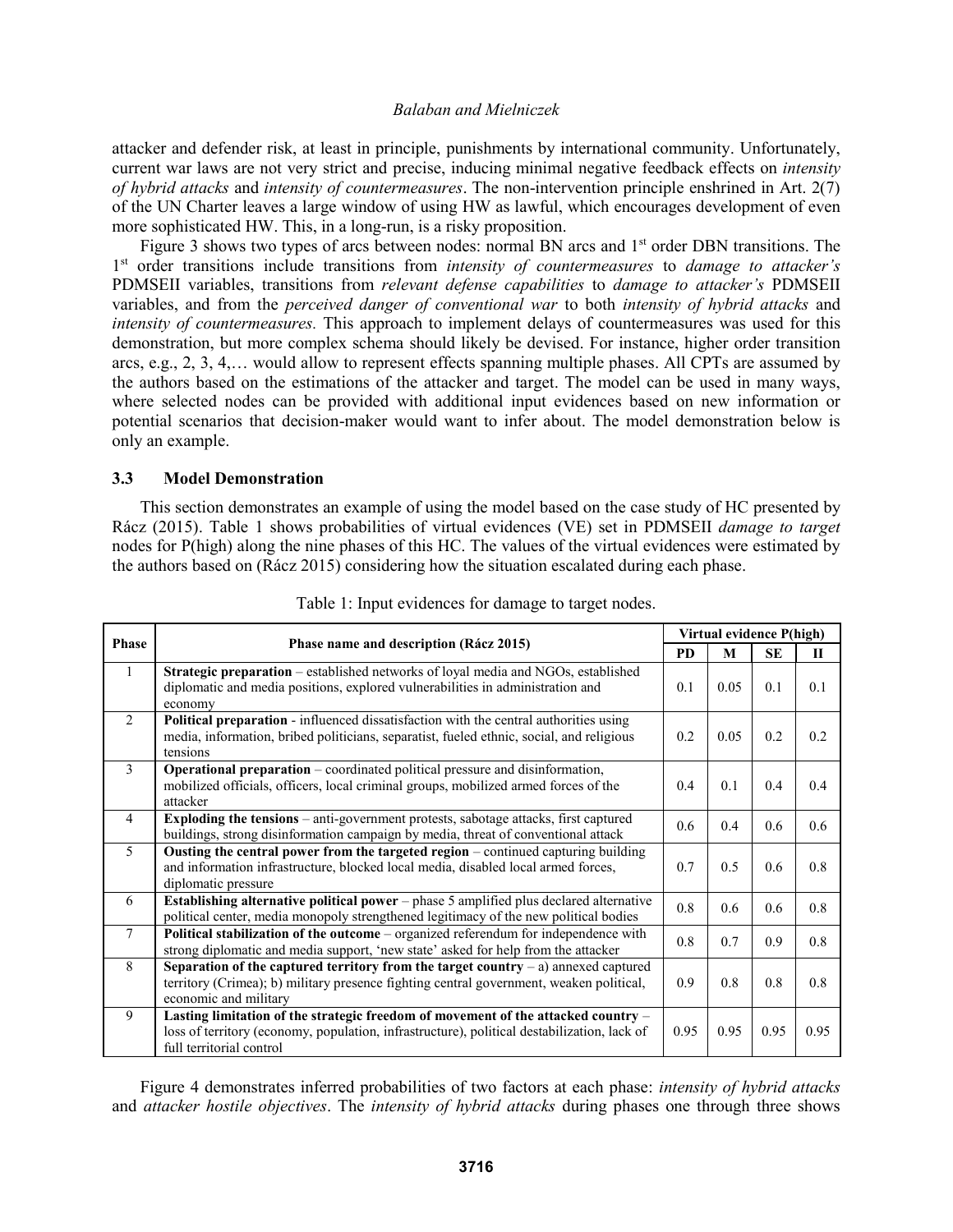little symptoms of political subversion and minimal possibility of proxy sanctum or intervention, which aligns well with the statement: "…it is practically impossible to determine whether traditional Russian influence-gaining measures may be serving as preparation for a hybrid attack, before the offensive actually starts" (Rácz 2015, 59). Situation changes in phases four through six where "…open, organized, armed violence starts to occur…. unmarked units using high-tech Russian uniforms, weapons, vehicles and equipment appeared and started to set up barricades and checkpoints, blocking the gates of the Ukrainian military and police barracks" (Rácz 2015, 60).



Figure 4: Inferred attacker hostile objectives and intensity of hybrid attacks.

During these phases *attacker hostile objectives* become apparent with the increased threats to target's political and territorial independence, which shifts towards threating territorial integrity during phases seven, eight, and nine, while *intensity of hybrid attacks* starts shifting towards intervention. Two outcomes, at the end of phase nine, can be observed in two cases of conflict in Ukraine: annexation of captured territory (Crimea) or transformation of the conflict into a limited conventional interstate war (Donbass) effecting in the denial of any control to the central government (Rácz 2015). Clearly, presented case only demonstrates a credible enactment of the past events and does not examine model's predictive power. A more systemic implementation of the factors and evidences should be considered in the future work in line with what is proposed in Section 4.

## **4 DISCUSSION**

HTs require a comprehensive diagnosis. For instance, it would be pointless only to find and detain terrorists, if they re-appeared in even higher numbers, due to totally uncontrolled propaganda and incentives for joining them. It has already been years since businesses started using Big Data that allow to deliver personalized content and advertisements. The politicians already employ Big Data to help them in winning elections by identifying what voters want to hear. Now, it is time to think that Big Data, artificial intelligence (AI) and machine learning (ML) could be used for attacking societies (Helbing et al. 2017). Thus, there is a clear need to develop a sophisticated system countering those threats.

## **4.1 Threat Management and Coordination Unit**

As HCs can occur simultaneously on different battlefields, e.g., military operations, diplomatic moves, information warfare, cyber warfare, economic moves, and terrorist attacks and on different scope, i.e., local, regional, national, and international, it is clear that the only institutions wielding enough power to respond, are the federal governments. However, the governments' deciding capabilities for PMESII-PT variables are limited to only most important cases.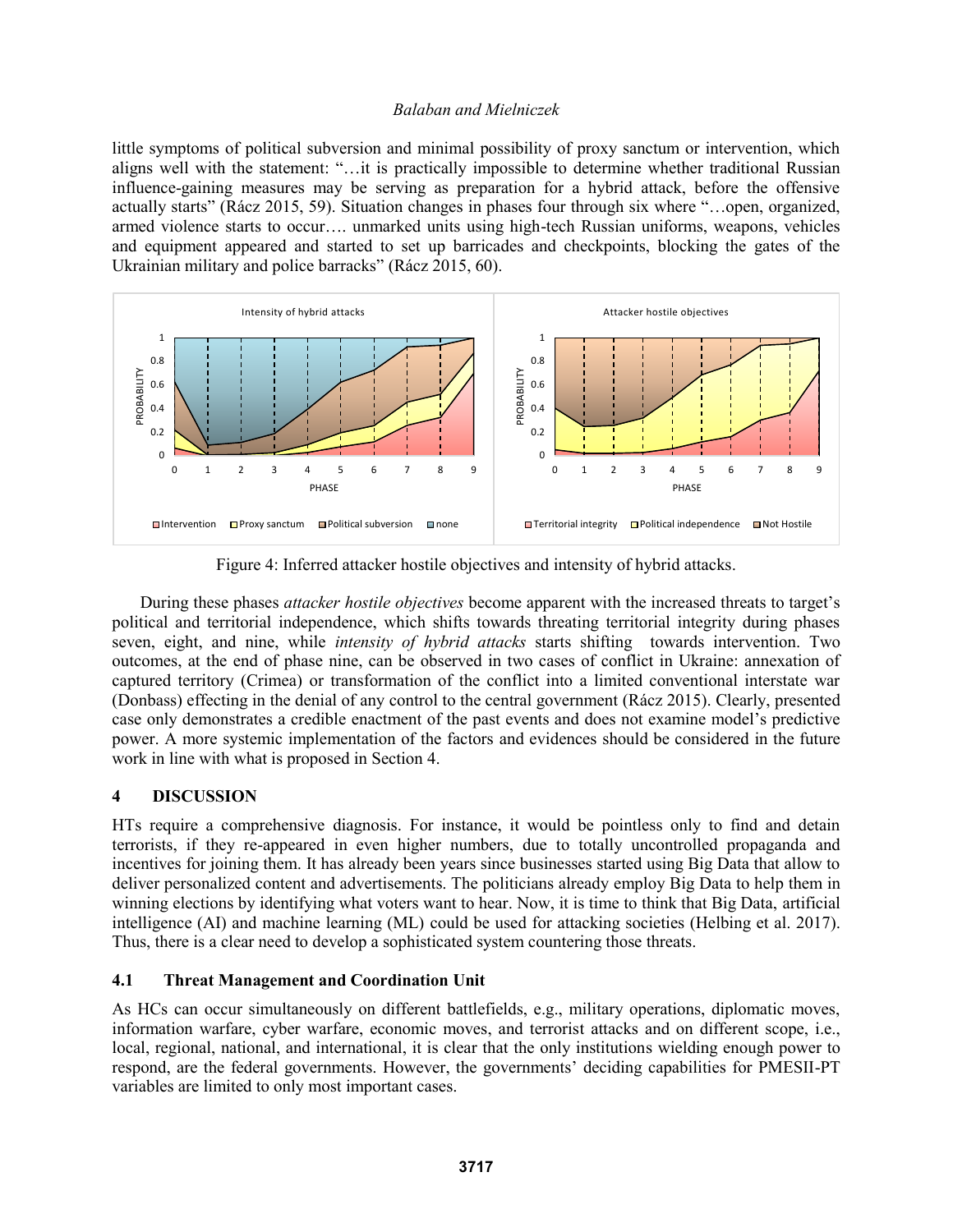As the number and variety of HTs is likely going to grow, at one point no person or even an office would be able to effectively coordinate response to all of them – especially if some threats are posed by automated means and quickly changing. Thus, there is a growing need to develop and implement an automated threat management system, which not only gathers and classifies reports on threats, but also suggests responses and provides an overview of how each case progresses.

Thiele (2015) advocated prevention against HTs, with early indicators needed to enable more agile responses. In order to countermeasure HTs a defense unit should be able to consider all PMESII-PT operational variables of the battlespace. Thus, from the pragmatic point of view there is a clear need for a hybrid defense coordination unit (HDCU), most likely established as an international entity.

Such unit would collect all reports on HTs and would have access to all classified information necessary to connect the dots. All the personnel within national institutions that normally collect information and/or address some of HTs, would be required to report threats that may have hybrid nature directly to the HDCU.

It would be helpful to establish a report form, with a checklist asking about levels of HTs based on established scales. An effective coordination of hybrid response would likely require collecting thousands of reports from all over a country or multiple countries. There would be a big difference between collecting and analyzing these reports individually, and using digital repository that automatically attributes reports to certain categories, or even particular cases. Categorizing and attributing threats to cases could involve a web-based solution to input and send reports, followed by a use of automatic or semi-automatic solution employing a combination of symbolic artificial intelligence (AI) and machine learning (ML) allowing to find patterns and fusion the data, making analysis more efficient and effective.

After initial gathering and analysis of information, a need for more information may be identified by an analyst or the AI/ML algorithms. The request would be forwarded to specific institutions via the same web-based solution, turning a formal inquiry into a duty to insert a response directly to the web-based forms, or contact the unit by different means, for instance within 24 hours after the unit requested the information. The formal framework should provide a step-by-step procedures, with appropriate templates allowing to alarm relevant institutions and suggest their response. The informational duty would cover providing information concerning action or explaining inaction contrary to the suggestions made by the HDCU. All archived, closed or frozen HT cases would still be useful in terms of connecting them with new reports and new acts of HW. Navigating through previous cases could be extremely useful for agents looking for answers about how similar issues were addressed in the past.

Quick recognition of HTs to forecast their effects is required to employ proportional, appropriate, and effective countermeasures. Quick and effective gathering of intelligence based on early indicators is critical but not sufficient. HT analysis can be compared to conducting criminal investigation, with the difference that to understand HT one must simulate a particular situation into the future to observe its effects. Because connecting dots in order to recognize objectives of HTs requires high cognitive skills, an M&S approach for supporting creative reasoning within coordination unit should be considered.

#### **4.2 Needs for Hybrid Conflict Representation**

Because one must think like a HT to understand its objectives, potential phases of conflict, actions, and decisions (Davis Jr 2015) military commanders, civilian leaders and staff need M&S tools to refine and test various ideas on how to deter and counter HTs. Modeling part of M&S as a cognitive activity can be especially useful. Representations of phenomena and processes related to cyber warfare that raise to the level of use of force such as regime change and coercive political interference, such as elections interference, would be helpful when developing policies and other measures which could prevent such attempts.

Non-conventional methods of warfare are lawful as long as they are not prohibited or do not infringe principles of international humanitarian law. Because the window of interpretation may be large the legality of warfare used may need to be analyzed. The main difference between traditional legal investigation and HW investigation would pertain to taking into account both past evidences and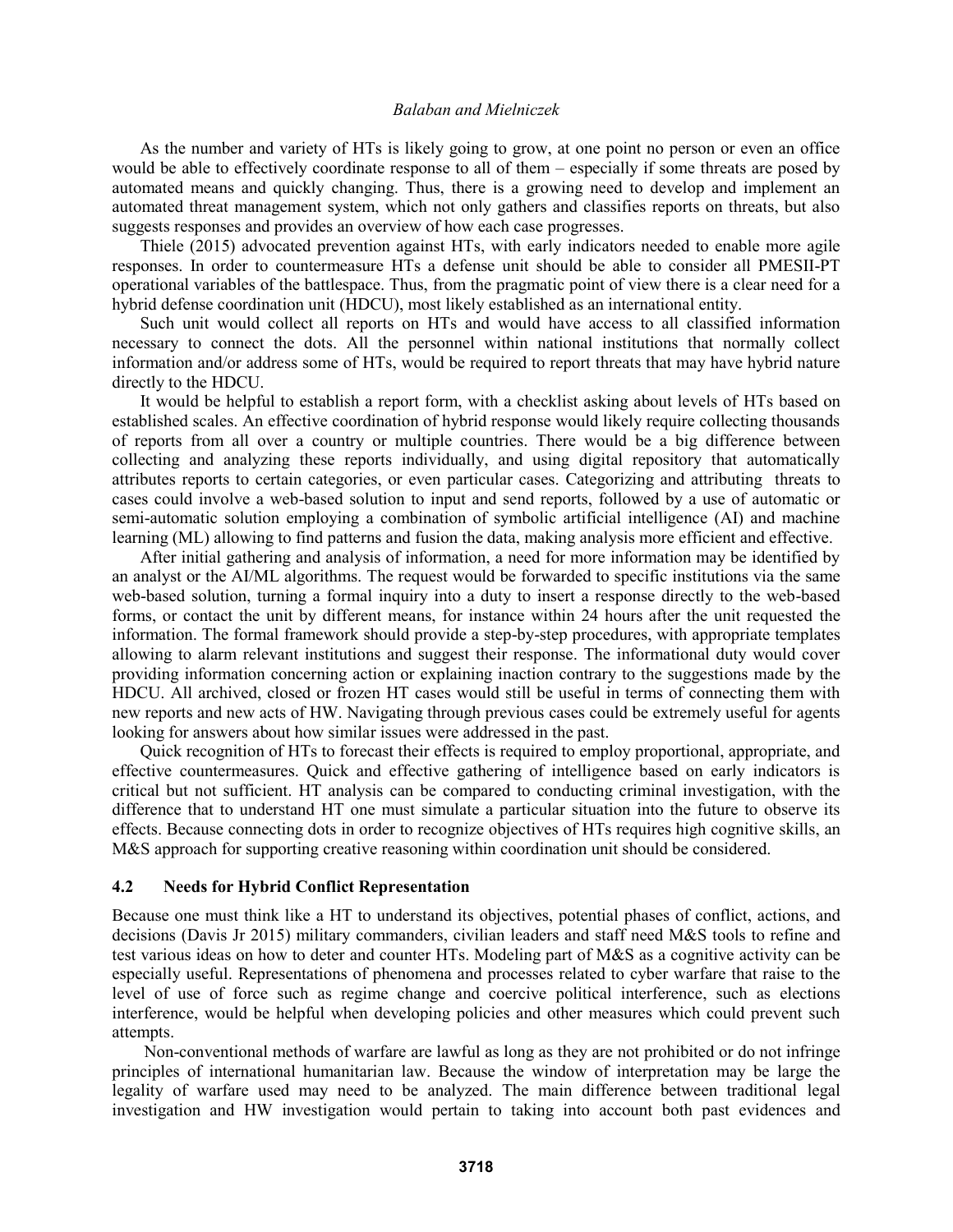estimation of accumulated future effects as a result of HW influences. This would require making an estimated forecast to support case of potential illegality of the used warfare. Although using models to generate legal cases is still in its infancy (Fenton et al. 2013), arguably, it would be possible to represent not only past evidences leading to a verdict, but also forecasted state of a system (Balaban and Mielniczek 2017) to support HC arguments. For instance, a simulation model could be used to estimate effectiveness of proposed by the UN Security Council measures, e.g., embargos, demonstrations, and blockades. Similarly, a simulation model could be used to estimate adequate and effective collective self-defense measures against HT for armed force operations by air, sea, or land that should be employed to achieve desired effects.

More work on both theoretical and descriptive simulation models of HC is needed to allow for their higher predictive and prescriptive powers to estimate adequate and effective preventive and retaliatory countermeasures against HTs. Time required to develop required scenarios is prohibitive and new technological approaches are required to face this challenge. The M&S environment should allow for representation of complex HC at multiple levels of conflict: political, strategic, operational and tactical not limited to common principles of warfare and common hierarchy of combat models. A combination of multi-method (Balaban 2015b) and multi-resolution (Petty et al. 2012; Rabelo et al. 2015; Zeigler 2017) M&S is likely needed to achieve this vision.

### **ACKNOWLEDGMENTS**

U.S. Department of Defense Distribution Statement: Approved for public release; distribution is unlimited. The views expressed in this document are those of the authors and do not reflect the official policy or position of the Department of Defense or the U.S. Government.

#### **REFERENCES**

- Balaban, M. A. 2015a. *The Support of the Acquisition Defense Governance Using Constructive M&S*. The 2015 ITEA Test Technology Review (TTR), at Huntsville, AL
- Balaban, M. A. 2015b. *"Toward a Theory of Multi-Method Modeling and Simulation Approach"*. Ph.D. thesis, Modeling, Simulation & Visualization Engineering, ProQuest, Michigan.
- Balaban, M. A., and P. Mielniczek. 2017. "Balancing National Security and Refugee Rights under Public International Law". In *Proceedings of the 2017 Winter Simulation Conference*, edited by W. K. V. Chan et al., 4105-4116. Piscataway, New Jersey: IEEE.
- Cayirci, E., A. Bruzzone, F. Longo, and H. Gunneriusson. 2016. "A Model to Describe Hybrid Conflict Environments". In *Proceedings of the 13th International Multidisiplinary Modeling & Simulation Multiconference (I3M 2016)*, September 26-28, 2016., Larnaca, Cyprus.
- Cirimpei, S. 2016. "Moldova Versus Russian Hybrid Threat: A Question of National Will". Strategic Studies, US Army Command and General Staff College, Fort Leavenworth.
- DA. 2010. *Hybrid Threat*. edited by U. S. Army, *Training Circular 7-100*. Washigton, DC: AKO.
- Davis Jr, J. R. 2015. Continued Evolution of Hybrid Threats. *The Three Sword Magazine*, 19-25 (28).
- Fenton, N., M. Neil, and D. A. Lagnado. 2013. "A General Structure for Legal Arguments About Evidence Using Bayesian Networks". *Cognitive science* 37 (1):61-102.
- Ground, L., A. Kott, and R. Budd. 2015. "Coalition-Based Planning of Military Operations: Adversarial<br>Reasoning Algorithms in an Integrated Decision Aid". Reasoning Algorithms in an Integrated Decision Aid". https://arxiv.org/ftp/arxiv/papers/1601/1601.06069.pdf, accessed February 15<sup>th</sup>, 2018.
- Harder, B., C. Blais, and I. Balogh. 2017. "Conceptual Framework for an Automated Battle Planning System in Combat Simulations". In *Proceedings of the 2017 Winter Simulation Conference*, edited by W. K. V. Chan, et al., 4141-4152. Piscataway, New Jersey: IEEE.
- Helbing, D., B. S. Frey, G. Gigerenzer, E. Hafen, M. Hagner, Y. Hofstetter, J. van den Hoven, R. V. Zicari, and A. Zwitter. 2017. "Will Democracy Survive Big Data and Artificial Intelligence".